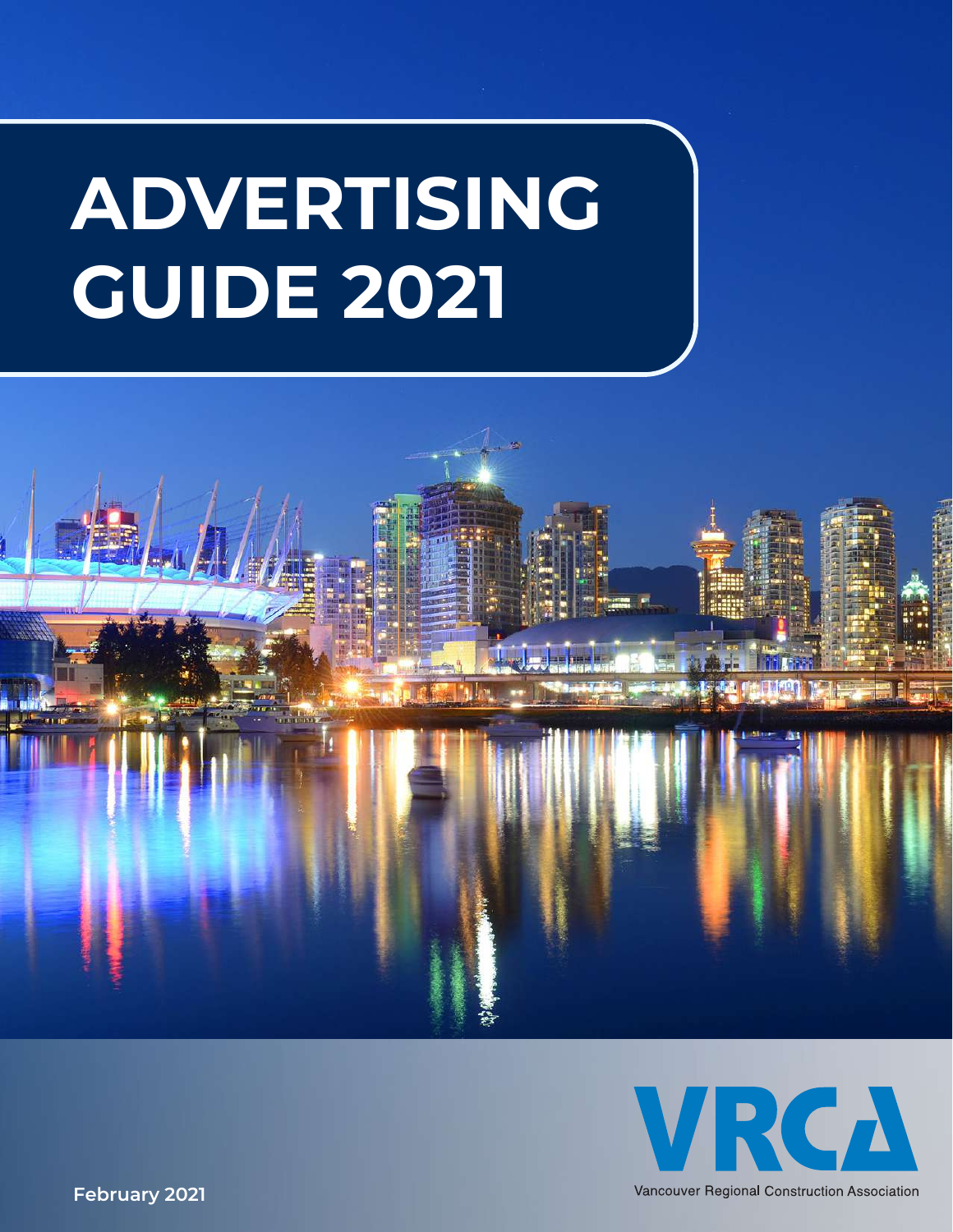### **VRCA membership statistics at a glance**

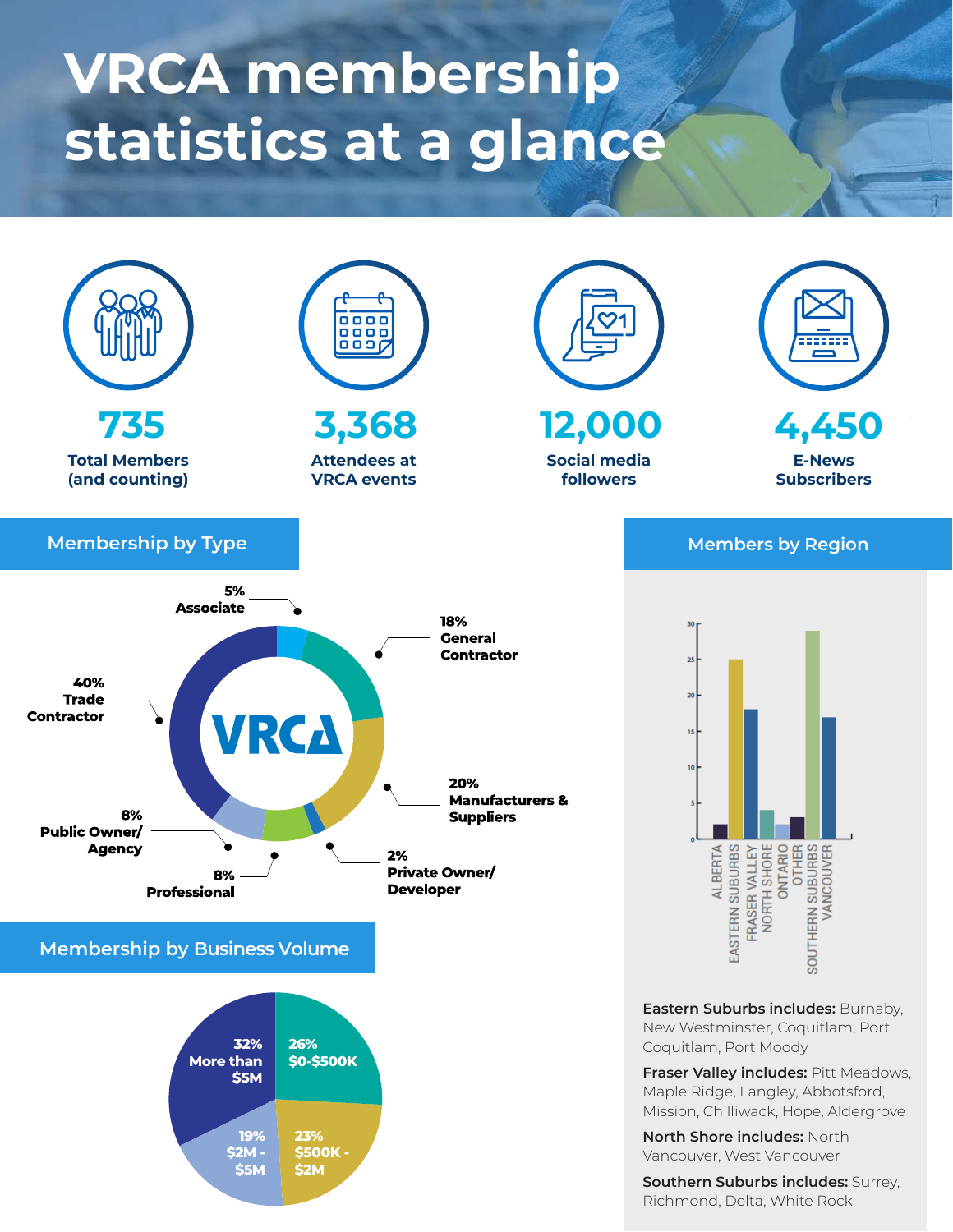## **Website Advertis**



#### **Content Outline**

The association's homepage contains information and links about VRCA, its programs, events and services.

| <b>Duration</b> | <b>Member</b> | Non-Member | <b>Savings</b> |
|-----------------|---------------|------------|----------------|
| l month         | \$350         | \$425      | N/A            |
| 3 months        | \$945         | \$1,148    | 10%            |
| 6 months        | \$1,785       | \$2,168    | 15%            |
| 12 months       | \$3,360       | \$4,080    | 20%            |

*Need help with design?* For only \$100 per ad our in-house designer and writers can assist in getting your message out.

#### **Technical Specifications**

**Sidebar Ad Size:** 350px wide x 250px high at 72 ppi **Banner Ad Size:** 350px wide x 350px high at 72 ppi **File formats:** JPG, GIF or PNG

#### **Submission Guidelines**

Submit your artwork by email to **marketing@vrca.ca** seven (7) days prior to insertion day.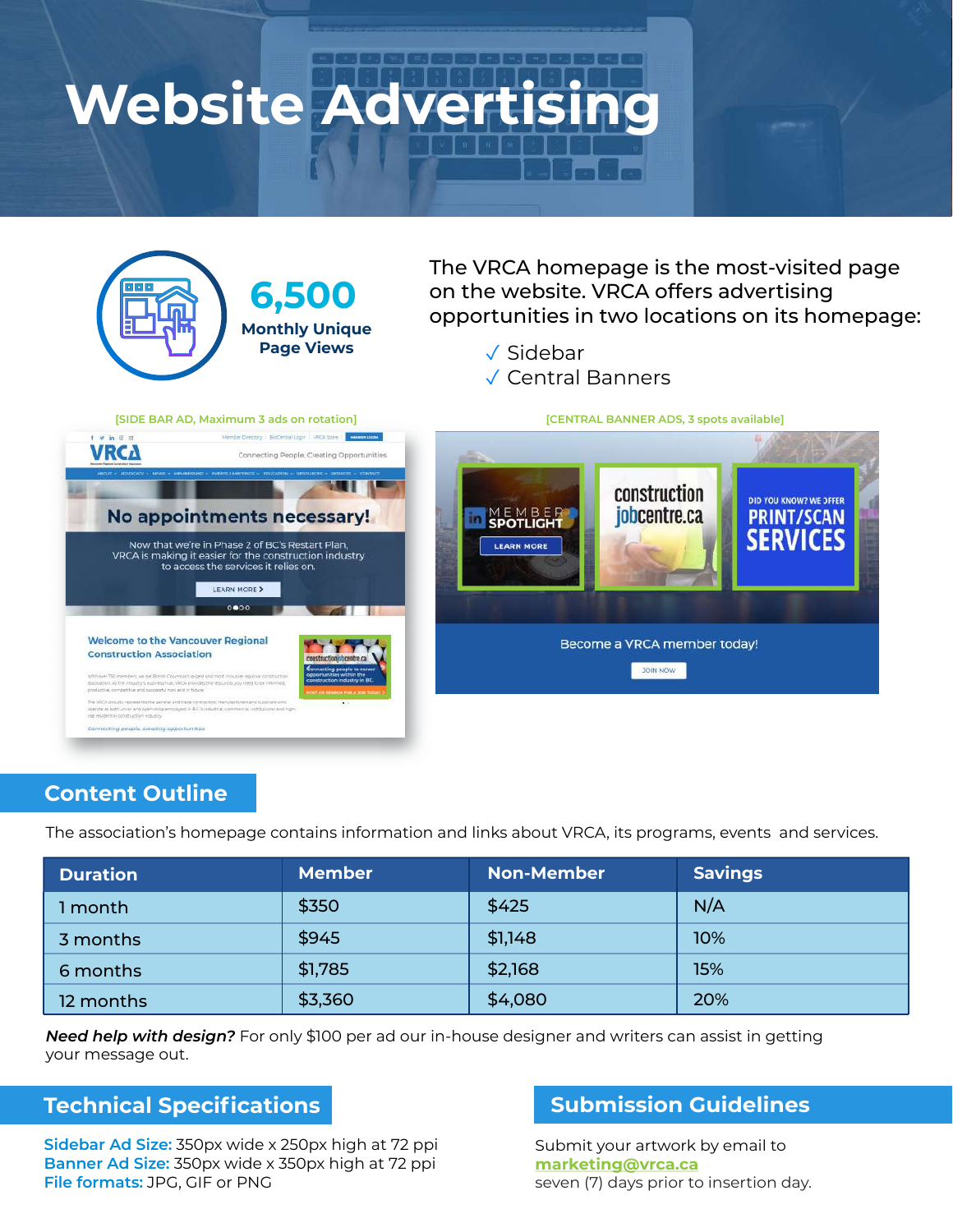### **Weekly E-Newsletter Banner Ads**

Emailed every Tuesday morning, The Connector provides readers with VRCA and industry news, updates on advocacy initiatives, educational offerings, upcoming events, exclusive savings opportunities, and job postings.



#### **Content Outline**

**News:** Headlines focusing on the VRCA's latest activities and industry news **Education:** A calendar listing of upcoming courses with quick links to online registration **Events:** A calendar listing of upcoming events with quick links to online registration **Member Marketplace:** Featured affinity partner and a link to showcase special savings for VRCA members **Construction Job Centre:** A listing of the most recent job postings from constructionjobcentre.ca

#### **Technical Specifications**

**Submission Guidelines**

**Banner Ad Size:** 600px wide x 150px high at 72 ppi **File formats:** JPG, GIF or PNG

Submit your artwork by email to **marketing@vrca.ca** seven (7) days prior to insertion day.

| <b>Banner 1 (location: top)</b>    | <b>Member</b> | <b>Non-Member</b> | <b>Bundle Savings</b> |
|------------------------------------|---------------|-------------------|-----------------------|
| 1 week                             | \$175         | \$250             | N/A                   |
| 4 weeks                            | \$630         | \$900             | 10%                   |
| 8 weeks                            | \$1,190       | \$1,500           | 15%                   |
| 12 weeks                           | \$1,680       | \$2,400           | 20%                   |
| <b>Banner 2 (location: centre)</b> | <b>Member</b> | <b>Non-Member</b> | <b>Bundle Savings</b> |
| 1 week                             | \$150         | \$225             | N/A                   |
| 4 weeks                            | \$540         | \$810             | 10%                   |
| 8 weeks                            | \$1,020       | \$1,530           | 15%                   |
| 12 weeks                           | \$1,440       | \$2,160           | 20%                   |
| <b>Banner 3 (location: bottom)</b> | <b>Member</b> | <b>Non-Member</b> | <b>Bundle Savings</b> |
| 1 week                             | \$125         | \$200             | N/A                   |
| 4 weeks                            | \$450         | \$720             | 10%                   |
| 8 weeks                            | \$850         | \$1,360           | 15%                   |
| 12 weeks                           | \$1,200       | \$1,920           | 20%                   |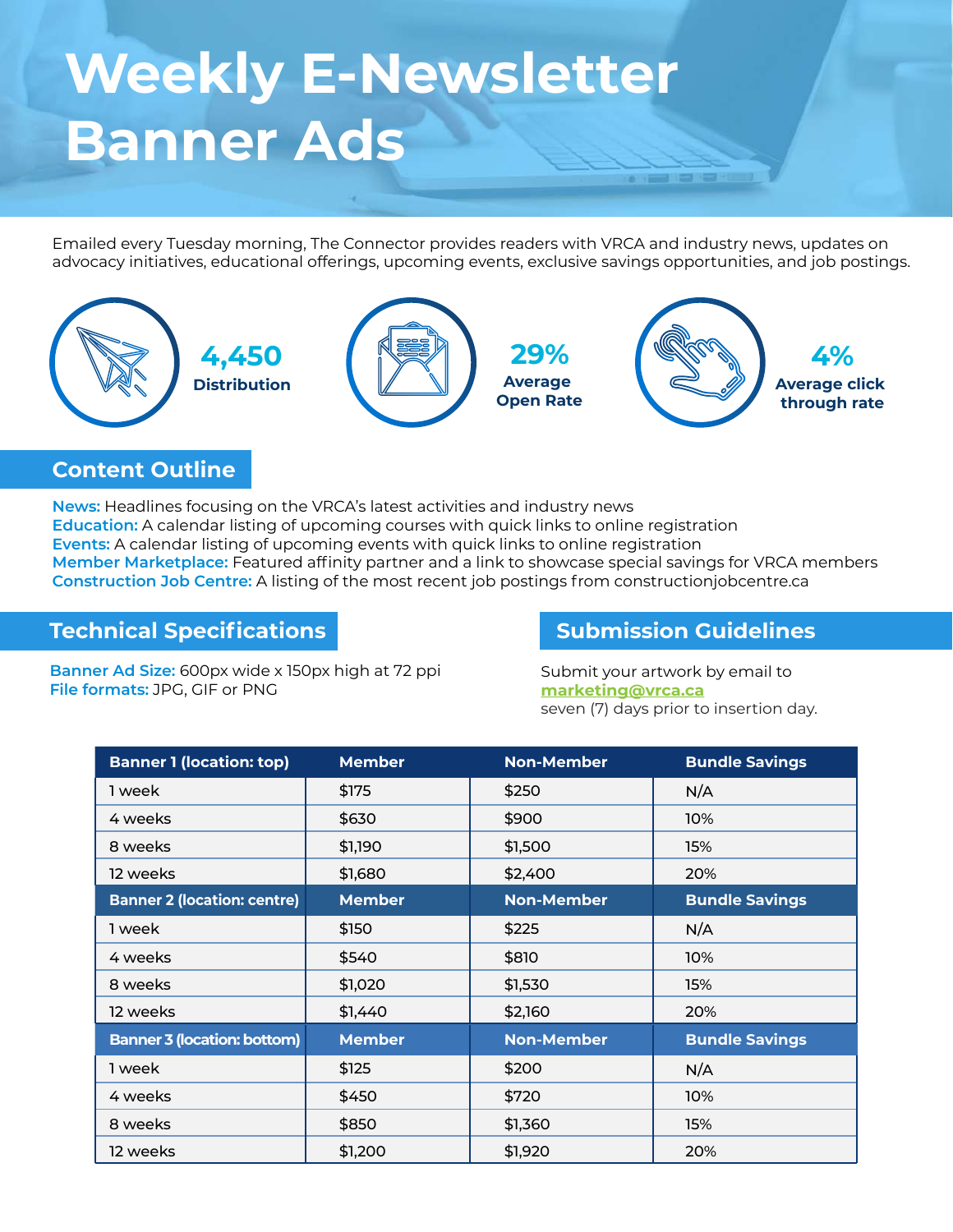### **Monthly Education Alert Banner Ads**

VRCA's Education Alert – issued on the last Thursday of every month – is designed to help members and their employees stay up-to-date with education and training opportunities offered by VRCA and its industry partners.



| <b>Duration</b> | <b>Member</b> | <b>Non-Member</b> | <b>Savings</b> |
|-----------------|---------------|-------------------|----------------|
| month           | \$350         | \$425             | N/A            |
| 3 months        | \$945         | \$1,148           | 10%            |
| 6 months        | \$1,785       | \$2,168           | 15%            |
| 12 months       | \$3,360       | \$4,080           | 20%            |

#### **Technical Specifications**

**Logo Size:** Maximum 350px wide **Banner Ad Size:** 600px wide x 150px high at 72 ppi **File formats:** JPG, GIF or PNG

#### **Submission Guidelines**

Submit your artwork by email to **marketing@vrca.ca** seven (7) days prior to insertion day.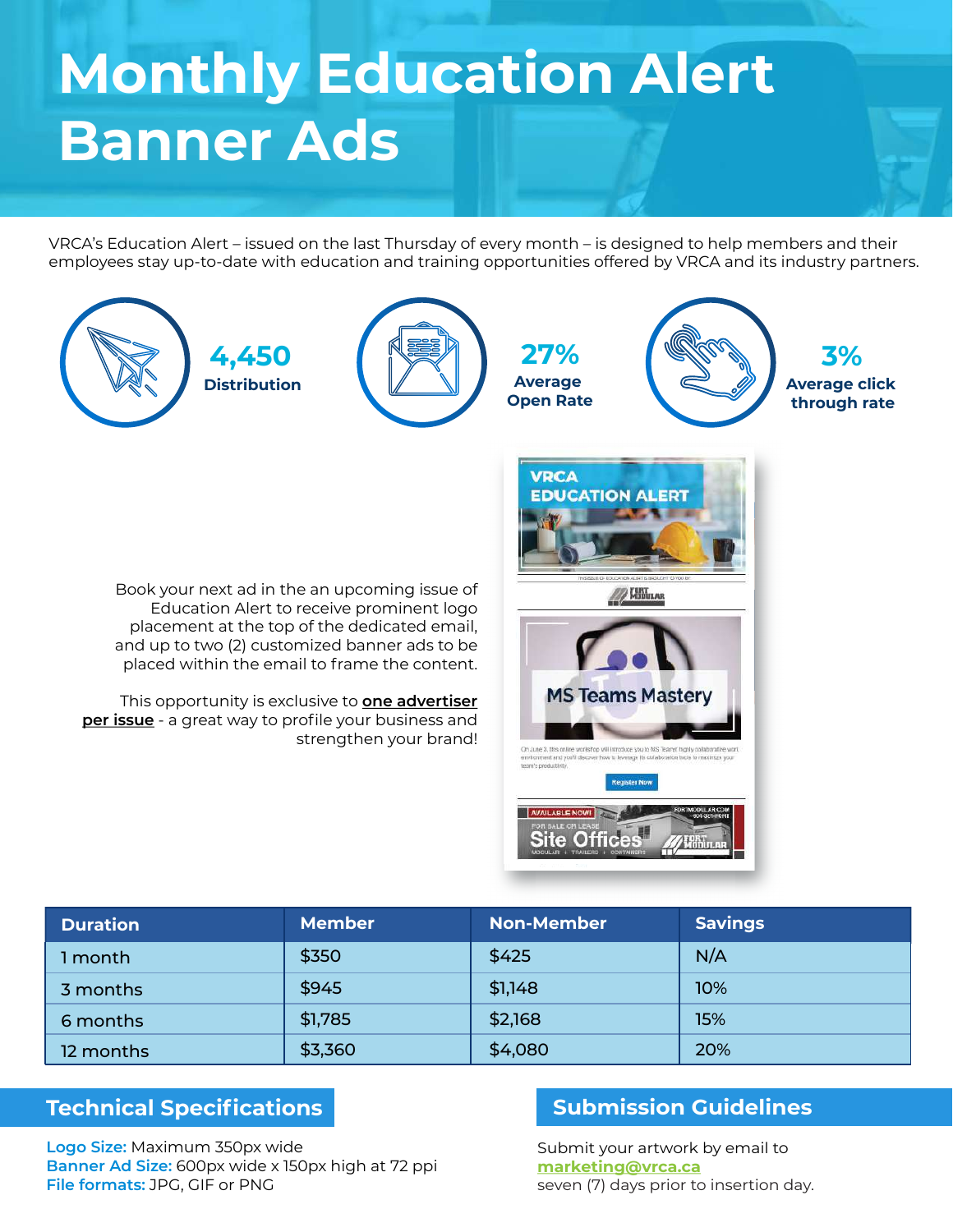## **LinkedIN Member Spotlight Program**

Let us be part of your marketing team! Join VRCA's LinkedIn Member Spotlight program a **complimentary service** available exclusively to VRCA members only.



#### **Here's How It Works**

A LinkedIn business page provides an excellent opportunity for companies to promote their products and services, share interesting and important news, recruit top talent, and stay connected within the industry.

Any company can create a LinkedIn business page at no cost – all you need is your company name and an email address to get started!

If you require assistance creating your LinkedIn business page, VRCA is available to walk you through the process.

Once you create your business page, or if you already have a business page, VRCA will re-share your dedicated LinkedIn Member Spotlight post to its **4,000+ followers**!

With VRCA's support, your news will be seen and potentially re-shared organically by over 4,000 businesses and individuals in the construction community!

What are you waiting for? Email VRCA's Marketing Team today to get started!

**marketing@vrca.ca**

VRCA - Vancouver Regional Construction Association + Follow \*\*\* **VRCA** 

Happy 15-year anniversary to VRCA member company Syncra Construction Corp! They've recently completed projects like the English Bay Residences on Davie Street, the new Tsleil-Waututh Nation Administration and Health Centre, and more! Click here to view the unique and diverse landmark buildings they've worked on and what's up next for them: https://inkd.in/g8FmKA5

Also, don't forget to reach out to Syncra's founder and President. John Polglase, to congratulate him and his team on this exciting anniversary! #VRCAMemberSpotlight #Construction



**Syncra Construction Corp** 

+ Follow

Syncra Construction is a growing progressive Construction Management/General Contracting company based in Burnaby, BC. Established in 2005, Syncra is turning 15 this October, and we are proud of what we have achieved in these 15 years!

Syncra's strong Team of dedicated professionals bring extensive knowledge, experience, and expertise to on-site management and contract administration for all our construction projects. As a growing and dynamic organization, we encourage and are interested in continuously learning, providing creative solutions, and being flexible and adaptable to the unique needs of every client.

Our portfolio includes high-rise residential, wood-frame residential, commercial and institutional projects. Clients appreciate that we manage projects with flexibility and a passion for success. We take things personally, and that is what makes us different.

Learn more about Syncra Construction by visiting www.syncraconstruction.com